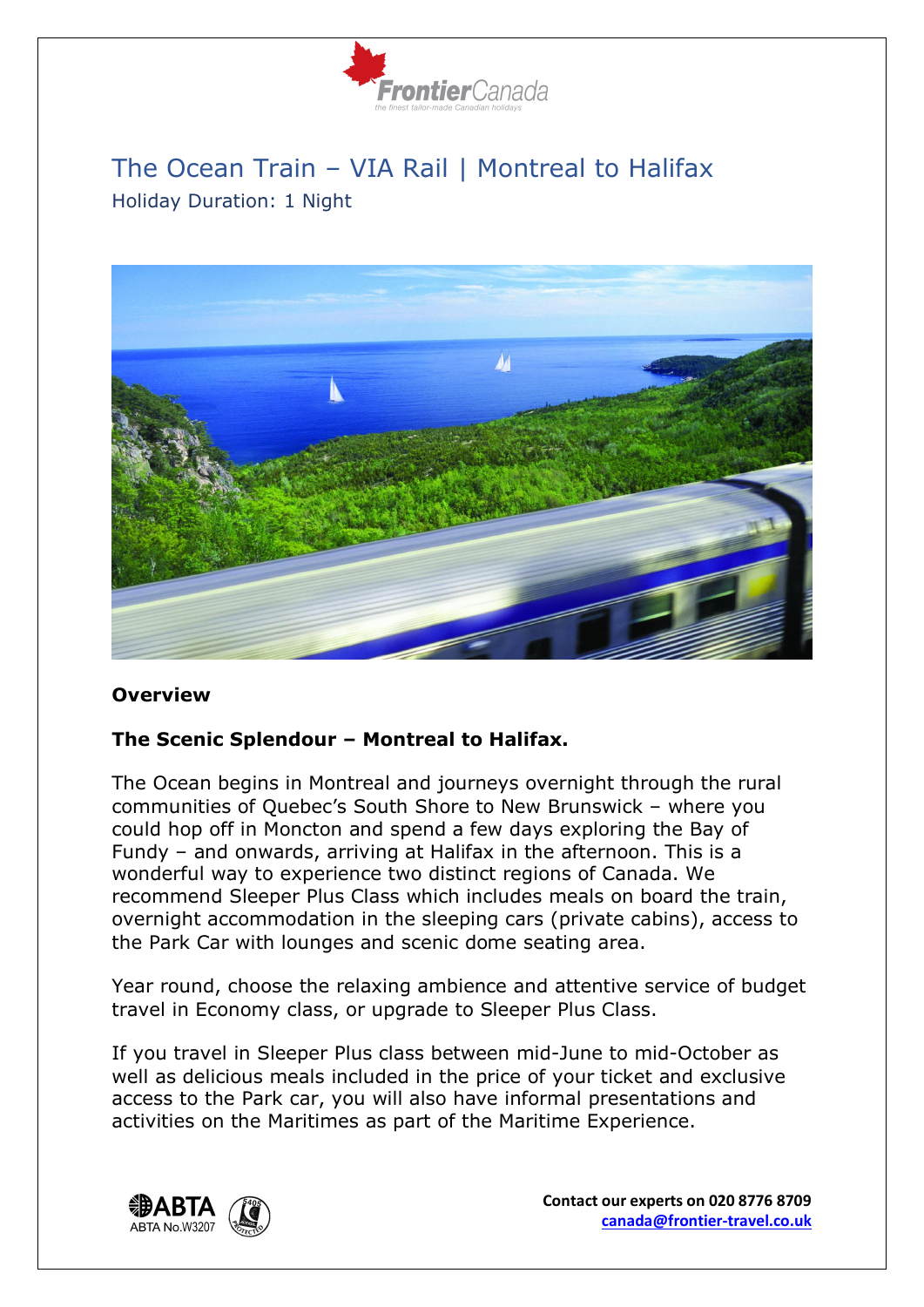

**This itinerary is flexible and can be tailor-made to suit you; if you want to add extra days in one area, extend the holiday or maybe change the direction of travel. Talk to one of our experts about how to make this holiday the perfect one for you.**

Here's a day-by-day guide to your itinerary. Feel free to ask us to add other days or ideas and excursions by contacting us directly, so we can give you the best price.

## **Days 1-2**



## **Montreal to Halifax**

The Montreal-Halifax train makes an **overnight journey** along the St. Lawrence River before crossing the provinces of New Brunswick and Nova Scotia.

**Montreal –** Festivals, sports, music and theatre take place year-round in the largest French-speaking city in North America. An outstanding cultural centre – and the jewel of Québec tourism!

**Moncton –** An outdoor enthusiast's paradise with its proximity to the ocean and woodlands for kayaking, hiking, and birdwatching.

**Halifax –** Nova Scotia's capital is a blend of old-world coastal village and urban centre with art galleries, theatres, and boutiques.